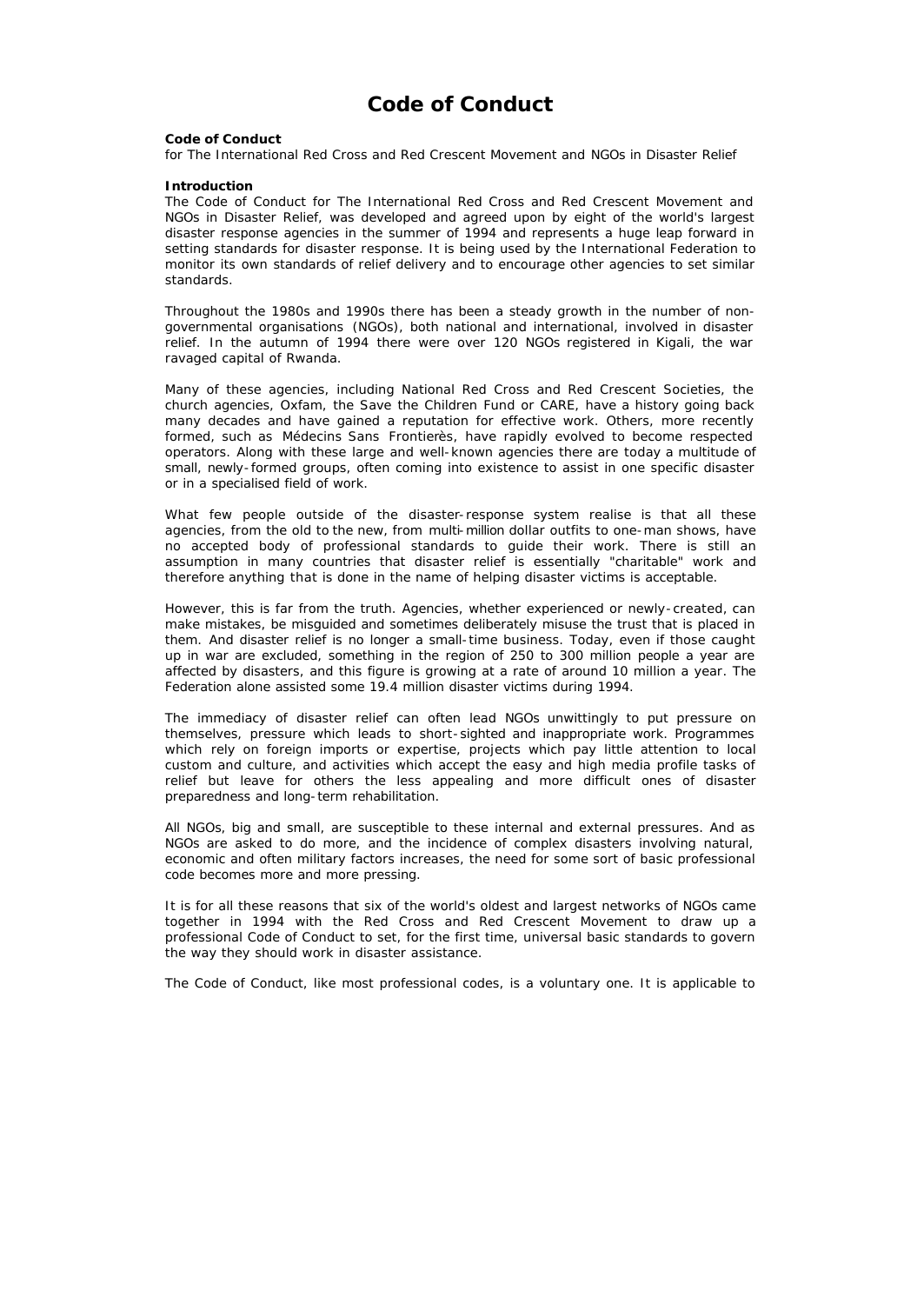any NGO, be it national or international, small or large. It lays down 10 points of principle which all NGOs should adhere to in their disaster response work, and goes on to describe the relationships agencies working in disasters should seek with donor governments, host governments and the UN system.

The Code is self-policing. No one NGO is going to force another to act in a certain way and there is as yet no international association for disaster-response NGOs which possesses any authority to sanction its members.

It is hoped that NGOs around the world will find it useful and will want to commit themselves publicly to abiding by it. Governments and donor bodies may want to use it as a yardstick against which to judge the conduct of those agencies with which they work. And disaster-affected communities have a right to expect those who seek to assist them to measure up to these standards.

**Code of Conduct** for The International Red Cross and Red Crescent Movement and NGOs in Disaster Relief

#### **Principle Commitments:**

- 1. The Humanitarian imperative comes first.
- 2. Aid is given regardless of the race, creed or nationality of the recipients and without adverse distinction of any kind. Aid priorities are calculated on the basis of need alone.
- 3. Aid will not be used to further a particular political or religious standpoint.
- 4. We shall endeavour not to act as instruments of government foreign policy.
- 5. We shall respect culture and custom.
- 6. We shall attempt to build disaster response on local capacities.
- 7. Ways shall be found to involve programme beneficiaries in the management of relief aid.
- 8. Relief aid must strive to reduce future vulnerabilities to disaster as well as meeting basic needs.
- 9. We hold ourselves accountable to both those we seek to assist and those from whom we accept resources.
- 10. In our information, publicity and advertising activities, we shall recognise disaster victims as dignified human beings, not hopeless objects.

# **The Code Register**

The International Federation is keeping a public record of all those NGOs who register their commitment to the Code. The full text of the Code including a registration form is published by the International Federation and is available upon request. (Telephone +41 22 7304222, Fax +41 22 7330395).

Non-governmental Organisations who would like to register their support for this Code and their willingness to incorporate its principles into their work should fill in and return the registration form.

#### **Purpose**

This Code of Conduct seeks to guard our standards of behaviour. It is not about operational details, such as how one should calculate food rations or set up a refugee camp. Rather, it seeks to maintain the high standards of independence, effectiveness and impact to which disaster response NGOs and the International Red Cross and Red Crescent Movement aspires. It is a voluntary code, enforced by the will of organisation accepting it to maintain the standards laid down in the Code.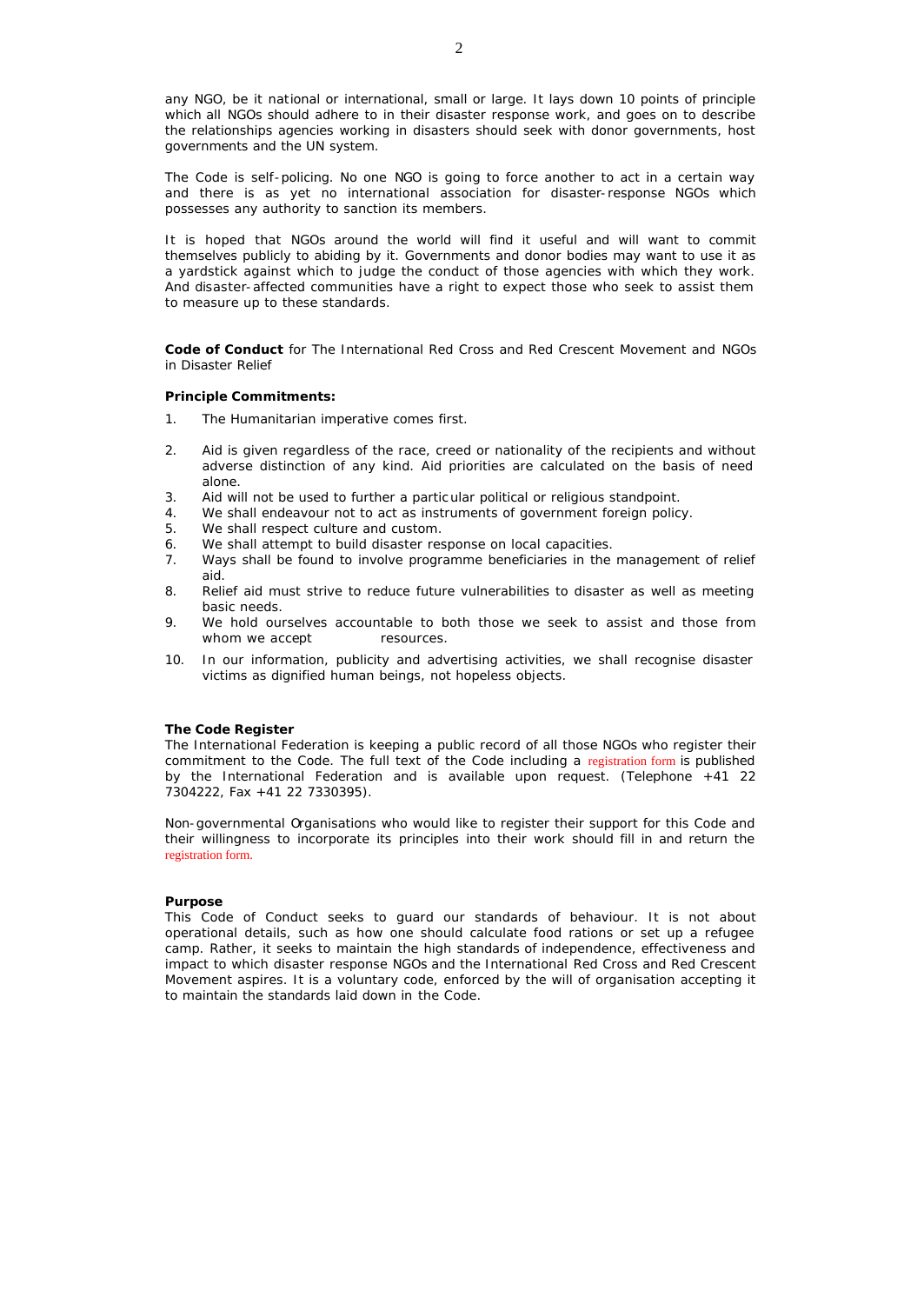In the event of armed conflict, the present Code of Conduct will be interpreted and applied in conformity with international humanitarian law.

The Code of Conduct is presented first. Attached to it are three annexes, describing the working environment that we would like to see created by Host Governments, Donor Governments and Intergovernmental Organisations in order to facilitate the effective delivery of humanitarian assistance

# **Definitions**

- **NGOs** NGOs (Non Governmental Organisations) refers here to organisations, both national and international, which are constituted separate from the government of the country in which they are founded.
- **NGHAs** For the purposes of this text, the term Non Governmental Humanitarian Agencies (NGHAs) has been coined to encompass the components of the International Red Cross and Red Crescent Movement - The International Committee of the Red Cross, The International Federation of Red Cross and Red Crescent Societies and its member National Societies - and the NGOs as defined above. This code refers specifically to those NGHAs who are involved in disaster response.
- **IGOs** IGOs (Inter Governmental Organisations) refers to organisations constituted by two or more governments. It thus includes all United Nations Agencies and regional organisations.
- **Disasters** A disaster is a calamitous event resulting in loss of life, great human suffering and distress, and large scale material damage.

#### **The Code of Conduct**

Principles of Conduct for The International Red Cross and Red Crescent Movement and NGOs in Disaster Response Programmes

#### **1: The Humanitarian imperative comes first**

The right to receive humanitarian assistance, and to offer it, is a fundamental humanitarian principle which should be enjoyed by all citizens of all countries. As members of the international community, we recognise our obligation to provide humanitarian assistance wherever it is needed. Hence the need for unimpeded access to affected populations, is of fundamental importance in exercising that responsibility. The prime motivation of our response to disaster is to alleviate human suffering amongst those least able to withstand the stress caused by disaster. When we give humanitarian aid it is not a partisan or political act and should not be viewed as such.

# **2: Aid is given regardless of the race, creed or nationality of the recipients and without adverse distinction of any kind. Aid priorities are calculated on the basis of need alone**

Wherever possible, we will base the provision of relief aid upon a thorough assessment of the needs of the disaster victims and the local capacities already in place to meet those needs. Within the entirety of our programmes, we will reflect considerations of proportionality. Human suffering must be alleviated whenever it is found; life is as precious in one part of a country as another. Thus, our provision of aid will reflect the degree of suffering it seeks to alleviate. In implementing this approach, we recognise the crucial role played by women in disaster prone communities and will ensure that this role is supported, not diminished, by our aid programmes. The implementation of such a universal, impartial and independent policy, can only be effective if we and our partners have access to the necessary resources to provide for such equitable relief, and have equal access to all disaster victims.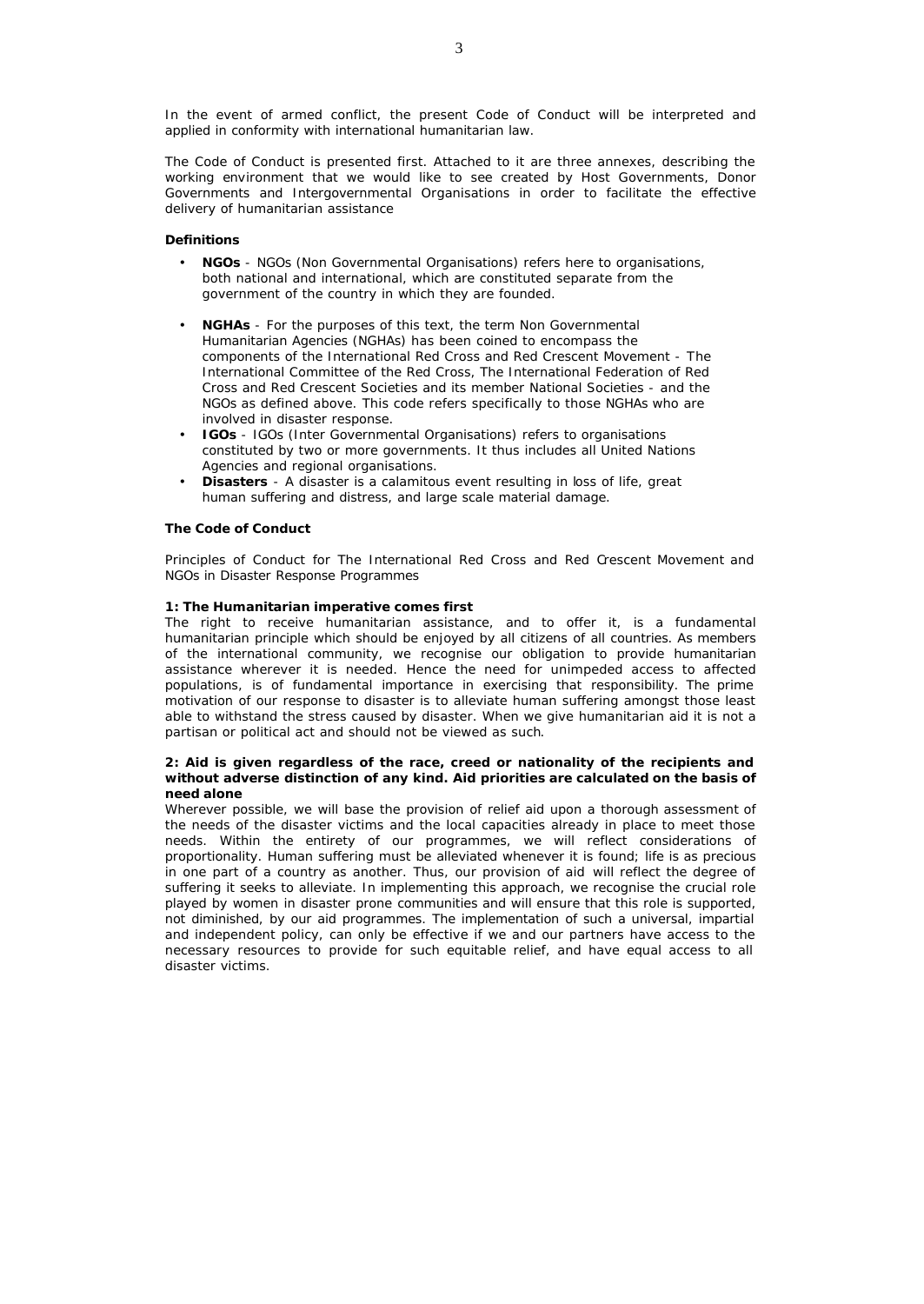#### **3: Aid will not be used to further a particular political or religious standpoint**

Humanitarian aid will be given according to the need of individuals, families and communities. Not withstanding the right of NGHAs to espouse particular political or religious opinions, we affirm that assistance will not be dependent on the adherence of t he recipients to those opinions. We will not tie the promise, delivery or distribution of assistance to the embracing or acceptance of a particular political or religious creed.

#### **4: We shall endeavour not to act as instruments of government foreign policy**

NGHAs are agencies which act independently from governments. We therefore formulate our own policies and implementation strategies and do not seek to implement the policy of any government, except in so far as it coincides with our own independent policy. We will never knowingly - or through negligence - allow ourselves, or our employees, to be used to gather information of a political, military or economically sensitive nature for governments or other bodies that may serve purposes other than those whic h are strictly humanitarian, nor will we act as instruments of foreign policy of donor governments. We will use the assistance we receive to respond to needs and this assistance should not be driven by the need to dispose of donor commodity surpluses, nor by the political interest of any particular donor. We value and promote the voluntary giving of labour and finances by concerned individuals to support our work and recognise the independence of action promoted by such voluntary motivation. In order to protect our independence we will seek to avoid dependence upon a single funding source.

#### **5: We shall respect culture and custom**

We will endeavour to respect the culture, structures and customs of the communities and countries we are working in.

# **6: We shall attempt to build disaster response on local capacities**

All people and communities - even in disaster - possess capacities as well as vulnerabilities. Where possible, we will strengthen these capacities by employing local staff, purchasing local materials and trading with local companies. Where possible, we will work through local NGHAs as partners in planning and implementation, and co-operate with local government structures where appropriate. We will place a high priority on the proper co-ordination of our emergency responses. This is best done within the countries concerned by those most directly involved in the relief operations, and should include representatives of the relevant UN bodies.

## **7: Ways shall be found to involve programme beneficiaries in the management of relief aid**

Disaster response assistance should never be imposed upon the beneficiaries. Effective relief and lasting rehabilitation can best be achieved where the intended beneficiaries are involved in the design, management and implementation of the assistance programme. We will strive to achieve full community participation in our relief and rehabilitation programmes.

# **8: Relief aid must strive to reduce future vulnerabilities to disaster as well as meeting basic needs**

All relief actions affect the prospects for long term development, either in a positive or a negative fashion. Recognising this, we will strive to implement relief programmes which actively reduce the beneficiaries' vulnerability to future disasters and help create sustainable lifestyles. We will pay particular attention to environmental concerns in the design and management of relief programmes. We will also endeavour to minimise the negative impact of humanitarian assistance, seeking to avoid long term beneficiary dependence upon external aid.

# **9: We hold ourselves accountable to both those we seek to assist and those from whom we accept resources**

We often act as an institutional link in the partnership between those who wish to assist and those who need assistance during disasters. We therefore hold ourselves accountable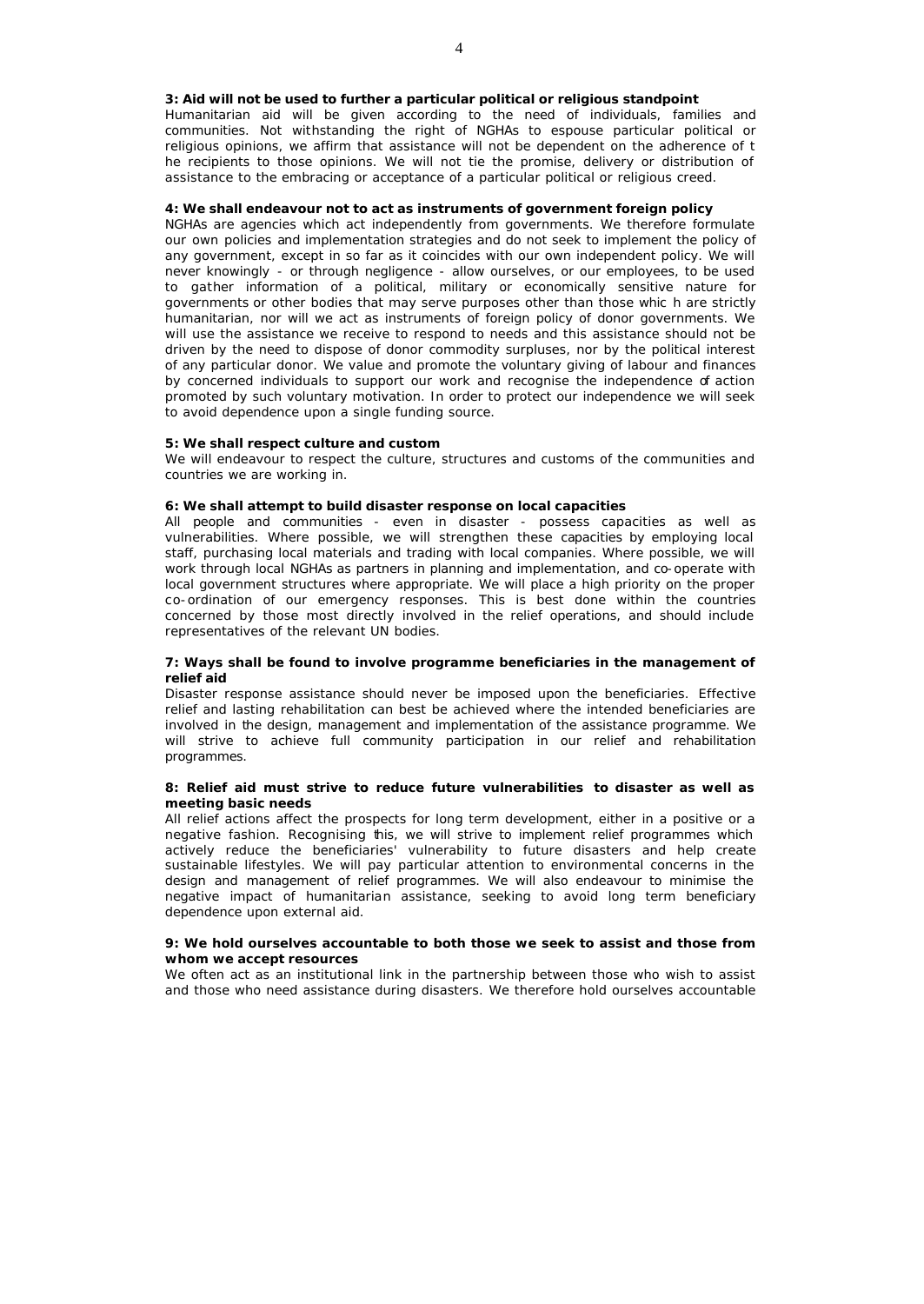to both constituencies. All our dealings with donors and beneficiaries shall reflect an attitude of openness and transparency. We recognise the need to report on our activities, both from a financial perspective and the perspective of effectiveness. We recognise the obligation to ensure appropriate monitoring of aid distributions and to carry out regular assessments of the impact of disaster assistance. We will also seek to report, in an open fashion, upon the impact of our work, and the factors limiting or enhancing that impact. Our programmes will be based upon high standards of professionalism and expertise in order to minimise the wasting of valuable resources.

# **10: In our information, publicity and advertising activities, we shall recognise disaster victims as dignified humans, not hopeless objects**

Respect for the disaster victim as an equal partner in action should never be lost. In our public information we shall portray an objective image of the disaster situation where the capacities and aspirations of disaster victims are highlighted, and not just their vulnerabilities and fears. While we will co-operate with the media in order to enhance public response, we will not allow external or internal demands for publicity to take precedence over the principle of maximising overall relief assistance. We will avoid competing with other disaster response agencies for media coverage in situations where such coverage may be to the detriment of the service provided to the beneficiaries or to the security of our staff or the beneficiaries.

#### **The Working Environment**

Having agreed unilaterally to strive to abide by the Code laid out above, we present below some indicative guidelines which describe the working environment we would like to see created by donor governments, host governments and the inter-governmental organisations - principally the agencies of the United Nations - in order to facilitate the effective participation of NGHAs in disaster response.

These guidelines are presented for guidance. They are not legally binding, nor do we expect governments and IGOs to indicate their acceptance of the guidelines through the signature of any document, although this may be a goal to work to in the future. They are presented in a spirit of openness and co-operation so that our partners will become aware of the ideal relationship we would seek with them.

#### **Annex I**

Recommendations to the governments of disaster affected countries

## **1: Governments should recognise and respect the independent, humanitarian and impartial actions of NGHAs**

NGHAs are independent, bodies. This independence and impartiality should be respected by host governments.

# **2: Host governments should facilitate rapid access to disaster victims for NGHAs**

If NGHAs are to act in full compliance with their humanitarian principles, they should be granted rapid and impartial access to disaster victims, for the purpose of delivering humanitarian assistance. It is the duty of the host government, as part of the exercising of sovereign responsibility, not to block such assistance, and to accept the impartial and apolitical action of NGHAs. Host governments should facilitate the rapid entry of relief staff, particularly by waiving requirements for transit, entry a nd exit visas, or arranging that these are rapidly granted. Governments should grant over-flight permission and landing rights for aircraft transporting international relief supplies and personnel, for the duration of the emergency relief phase.

## **3: Governments should facilitate the timely flow of relief goods and information during disasters**

Relief supplies and equipment are brought into a country solely for the purpose of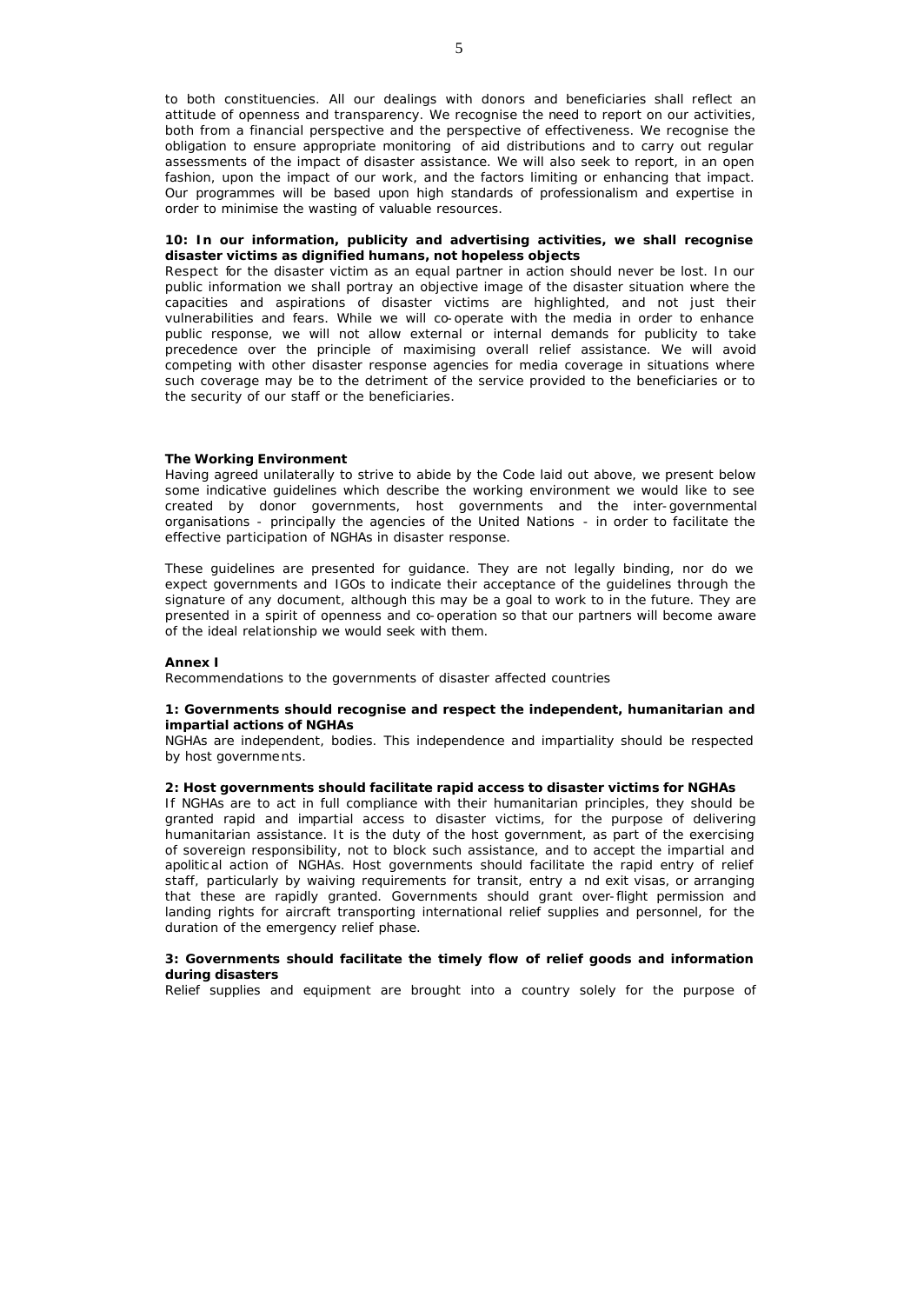alleviating human suffering, not for commercial benefit or gain. Such supplies should normally be allowed free and unrestricted passage and should not be subject to requirements for consular certificates of origin or invoices, import and/or export licences or other restrictions, or to importation taxation, landing fees or port charges.

The temporary importation of necessary relief equipment, including vehicles, light aircraft and telecommunications equipment, should be facilitated by the receiving host government through the temporary waving of license or registration restrictions. Equally, governments should not restrict the re-exportation of relief equipment at the end of a relief operation.

To facilitate disaster communications, host governments are encouraged to designate certain radio frequencies, which relief organisations may use in-country and for international communications for the purpose of disaster communications, and to make such frequencies known to the disaster response community prior to the disaster. They should authorise relief personnel to utilise all means of communication required for their relief operations.

## **4: Governments should seek to provide a co-ordinated disaster information and planning service**

The overall planning and co-ordination of relief efforts is ultimately the responsibility of the host government. Planning and co-ordination can be greatly enhanced if NGHAs are provided with information on relief needs and government systems for planning and implementing relief efforts as well as information on potential security risks they may encounter. Governments are urged to provide such information to NGHAs.

To facilitate effective co-ordination and the efficient utilisation of relief efforts, host governments are urged to designate, prior to disaster, a single point-of-contact for incoming NGHAs to liaise with the national authorities.

# **5: Disaster relief in the event of armed conflict**

In the event of armed conflict, relief actions are governed by the relevant provisions of international humanitarian law.

#### **Annex II**

Recommendations to donor governments

#### **1: Donor governments should recognise and respect the independent, humanitarian and impartial actions of NGHAs**

NGHAs are independent bodies whose independence and impartiality should be respected by donor governments. Donor governments should not use NGHAs to further any political or ideological aim.

**2: Donor governments should provide funding with a guarantee of operational independence** NGHAs accept funding and material assistance from donor governments in the same spirit as they render it to disaster victims; one of humanity and independence of action. The implementation of relief actions is ultimately the responsibility of the NGHA and will be carried out according to the policies of that NGHA.

#### **3: Donor governments should use their good offices to assist NGHAs in obtaining access to disaster victims**

Donor governments should recognise the importance of accepting a level of responsibility for the security and freedom of access of NGHA staff to disaster sites. They should be prepared to exercise diplomacy with host governments on such issues if necessary.